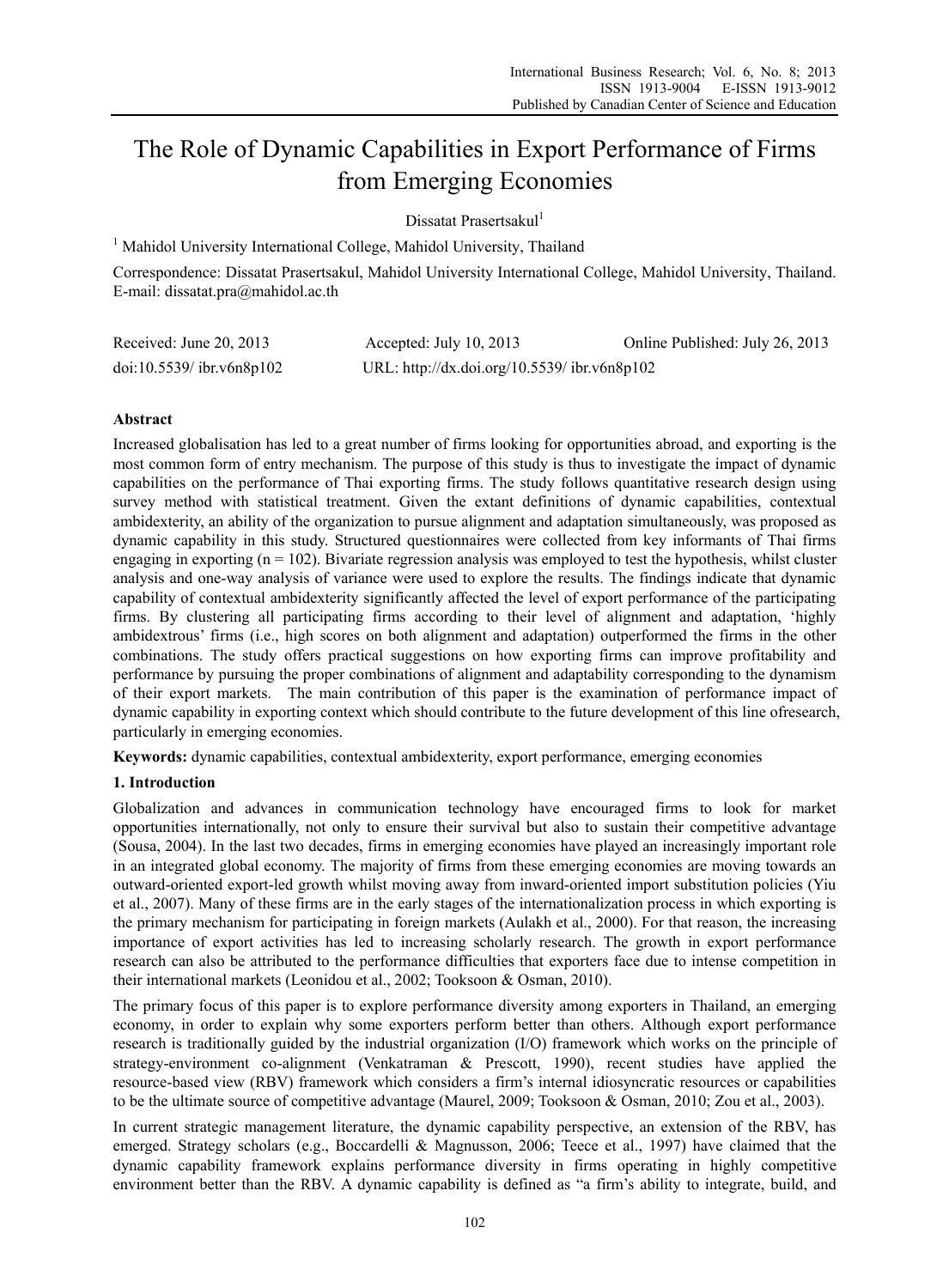reconfigure internal and external competencies to address rapidly changing environments" (Teece et al., 1997, 516). Rindova and Kotha (2001) further support that competitive advantage in a fast-paced competitive environment is transient in that managers need to concentrate on renewing rather than sustaining the source of competitive advantage. Dynamic capabilities are thus considered as critical to the success of the firms in such markets (Killen & Hunt, 2010).

Although export markets have been described as being highly competitive and therefore dynamic (Filatotchey et al., 2009), an examination of the extant literature in both dynamic capability and export marketing domains, reveals that prior related studies do not give enough attention to empirically linking these two streams of research. This is important because linking these streams allows for explaining variations among exporters in export performance. Furthermore, most of dynamic capability studies focused on a Western context, there is currently still little knowledge for Asian perspective. As a consequence, literature highlights the need to investigate the consequences of dynamic capabilities in highly competitive environments such as export markets, especially in the context of emerging economies in Asia. Therefore, this study falls under the umbrella of export marketing and strategic management research. The emerging country of interest in this study is Thailand, as it is in the midst of rapid economic growth and has been the subject of little previous study. To this end, the primary objective of this study is to understand the performance variations among exporters with particular reference to Thai firms, by applying dynamic capability perspective.

# **2. Literature Review and Hypothesis Development**

# *2.1 Strategic Management*

The primary mission of strategic management research is to examine why some firms perform better than others (eg., Foss & Knudsen, 2003; Hawawini et al., 2003; Remelt et al., 1991). Strategy scholars attempt to study the performance diversity among firms, and search for the underlying factors that lead to a competitive advantage. Over the past several decades, two main research streams have emerged in strategic management literature to explain the determinants of a firm's success. The first, rooted in economic heritage, is known as Industrial Organization Economics (I/O) and the second, based upon a firm's internal resources, is labelled as the Resource-Based View (RBV) of the firm.

Initiated by Mason (1939), expanded by Bain (1956), and applied by Porter (1980) to the area of strategic management, Industrial Organization Economics (I/O) considers the industry structure as the key factor in explaining the success of a firm. The RBV, as opposed to the I/O, explains a firm's success by focusing on firm-level factors. The RBV is developed from the works of Penrose (1959) and Wernerfelt (1984) where the roles of idiosyncratic firm resources and capabilities in forming and implementing a strategy are emphasised (Dutta, Narasimhan & Rajiv, 2005). It primarily posits that the variation in the success of the firms operating within the same industry can be explained by their internal idiosyncratic resources (Barney, 1991; Peteraf, 1993; Wernerfelt, 1984). Even though the resource-based stream of strategy research has become a dominant view in the last two decades, it has also been subject to criticisms. The major argument against the RBV is its strong internal focus and lack of emphasis on dynamics (Foss, 1998).

## *2.2 The Resource-Based View of the Firm (RBV)*

According to RBV, capabilities refer to a firm's ability to integrate its resources efficiently to engage in productive activity and achieve a particular objective (Amit & Schoemaker, 1993; Dutta et al., 2005). Capabilities can be thought of as an intermediate transformation mechanism between inputs (i.e., resources, such as R&D expenditures) and outputs (i.e., objectives, such as new products). They are intangible and information-based processes which are specific to the firm and created over time through the interactions of a firm's resources. Unlike resources, a firm's capabilities are developed through human capital (Combe & Greenley, 2004). Organizational capabilities can be classified as either 'operational' or 'dynamic' (Winter, 2000). Operational capability is a collection of routines or high level routines which, when combined with its implementing input flows, gives an organization's management a set of decision options for generating important outputs. Routine represents a repetitive pattern of activity. In general, an operational capability is involved in performing such activities as producing a particular product where a collection of routines is used to implement and coordinate the different tasks required to perform the activities fundamental to running a business to provide, it is argued, short-term advantage (Siggelkow, 2001). To achieve long-term success, firms need to possess not only operational capabilities to compete in existing markets, but also dynamic capabilities to reconfigure their existing resources and develop new competencies necessary to exploit emerging opportunities (Eisenhardt & Martin, 2000; Helfat & Peteraf, 2003; Teece et al., 1997; Winter, 2003).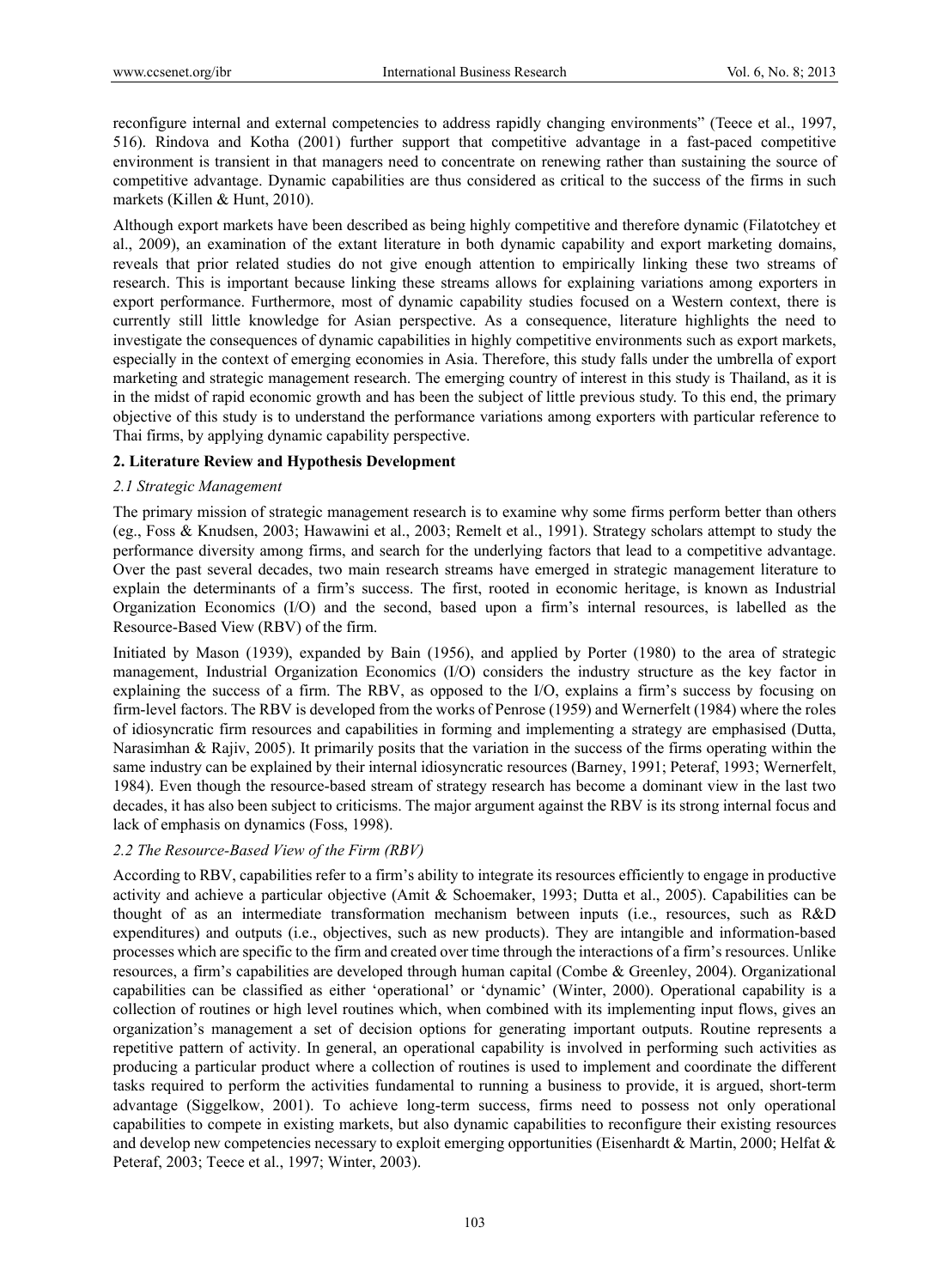## *2.3 The Dynamic Capability Perspective*

The dynamic capability perspective has its foundations in the RBV. Dynamic capabilities are not concerned with the production or the provision of products or services; rather, they build, integrate, or reconfigure operational capabilities (Eisenhardt & Martin, 2000; Teece et al., 1997). In other words, dynamic capabilities indirectly affect output for a firm through their impact on operational capabilities (Helfat & Peteraf, 2003).

Parallel to its development, many definitions of dynamic capability emerged in the literature. The dynamic capability definitions, however, share a common theme in that they all allude to a process of continual modification of resources in order to create difficult-to-imitate competencies which allow a firm to achieve a sustainable competitive advantage (Griffith et al., 2006). The dynamic capability perspective views the firm as a distinctive collection of both tangible and intangible resource stocks (Barney, 1991; 2001), which are converted to organizational capabilities. The development of dynamic capability perspective is viewed as expanding the applicability area of the RBV to highly competitive and rapidly changing markets. Essentially, it is argued that establishing a competitive advantage in such markets is predicated to a degree on a firm's ability to develop dynamic capabilities (Cepeda & Vera, 2007).

The dynamic capability perspective, as opposed to the RBV, focuses on a firm's unique processes, positions and paths. It suggests that a source of competitive advantage lies in a firm's ability to adjust its resource base to address the rapidly changing environments (Arthurs & Busenitz, 2006; Teece et al., 1997). Thus, it is generally believed that dynamic capabilities essentially enhance a firm's strategic flexibility and agility (Zahra et al., 2006). Several authors have attempted to document the possible effects of dynamic capabilities. For example, Teece et al. (1997) suggest that dynamic capabilities facilitate a firm to renew its competencies which in turn improve performance. Daniel and Wilson (2003) propose that a firm can increase its chances of succeeding in an organizational transformation effort with the presence of dynamic capabilities. Griffith et al. (2006), by emphasising the importance of knowledge-based resources, argue that the dynamic capability of market responsiveness is a significant predictor of retailer performance. Firms differ significantly in their abilities to develop resources and dynamic capabilities, which then affect firm-level performance (Rolland, Patterson, & Ward, 2009)

## *2.4 Contextual Ambidexterity as a Dynamic Capability*

In the organizational theory literature, ambidexterity is traditionally referred to as an ability of the organization to pursue two different things simultaneously, for example: low-cost and differentiation competitive strategies (Porter, 1980; 1996); manufacturing efficiency and flexibility (Adler et al., 1999) loose and tight coupling (Weick, 1976); differentiation versus integration (Lawrence & Lorsch, 1967); variation-reducing versus variation-increasing (Burgelman, 1991); and global integration and local responsiveness (Bartlett & Ghoshal, 1989). Organizational ambidexterity is considered by many authors as a dynamic capability. For example, Eisenhardt and Martin (2000) propose in their conceptualization of dynamic capabilities that exploitation and exploration are the two strategic logics underlying dynamic capabilities. Likewise, Ancona, Goodman, Lawrence and Tushman (2001, 658) suggest that dynamic capabilities "are rooted in streams of innovation-in simultaneously exploiting and exploring". To conclude, dynamic capability reflects a firm's ability to be ambidextrous or to pursue exploitation and exploration, simultaneously.

The concept of contextual ambidexterity proposed by Gibson and Birkinshaw (2004) is utilized in this research. Contextual ambidexterity, defined as the behavioural capacity to exhibit alignment and adaptability simultaneously across the entire business (Gibson & Birkinshaw, 2004). Alignment represents the congruence of various patterns of activities in the organization to attain a common goal, whilst adaptability refers to the ability of a firm to meet a changing demand in the external environment by quickly reconfiguring activities in the organization. In other words, adaptability is the ability of the firm to adapt to the changing markets or to quickly move toward new opportunities. Though adaptability is important, successful firms are not just proactive and innovative. They are also good at exploiting the value of their proprietary assets, taking the costs out of existing operations and rolling out existing business models, this equally important capability is called alignment. For instance, whilst Nokia Corporation keeps developing new mobile technology offerings; it is also focusing on its dominant headsets franchise.

By viewing ambidexterity this way, each individual can deliver the value to existing customers in his/her own functional area, and every individual at the same time can watch for changes in the external environment and respond accordingly. Contextual ambidexterity, thus, helps a firm to avoid the coordination problems if it attempts to achieve ambidexterity through a dual structure or business units. Inherently, the developing of contextual ambidexterity is complex, time consuming, and causally ambiguous, making it very difficult for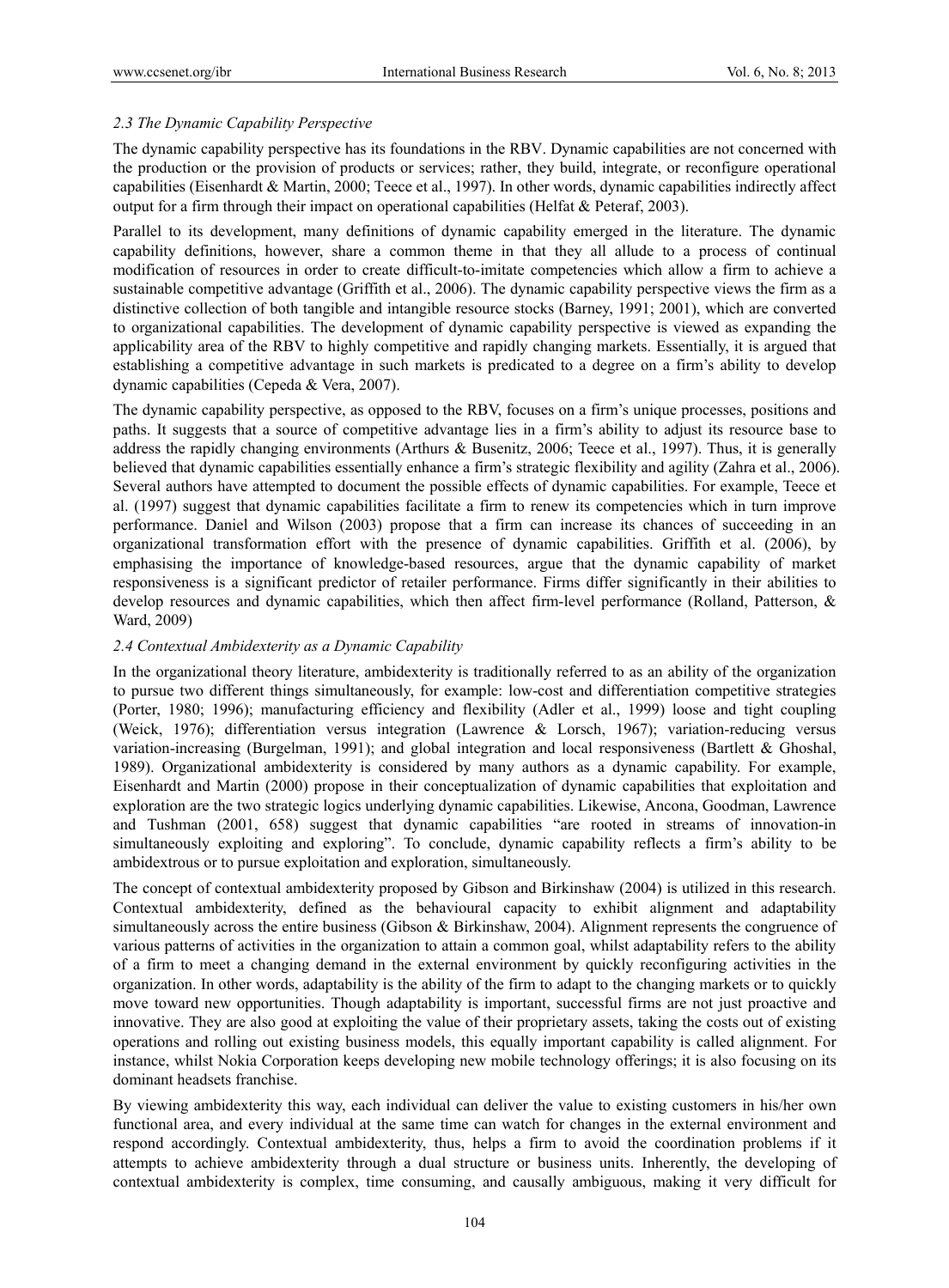competitors to imitate. Hence, it can be a source of competitive advantage (Gibson & Birkinshaw, 2004). The resurgence of interest in ambidexterity, however, can be attributed to recent empirical studies investigating the efficacy of ambidexterity and its positive effects on business performance (e.g., He & Wong, 2004; Raisch et al., 2009; Russo & Vurro, 2010).

## *2.5 Export Performance*

Increased globalization has led to a great number of firms looking for opportunities abroad, and exporting is the most common form of entry mechanism. Export performance has increasingly gained attention from both academicians and practitioners. The growth of export performance research can be explained by the economic liberalization in world economies as well as performance difficulties confronted by most exporters (Leonidou et al., 2002). In addition, export performance is a very important concept for managers as they need to make a decision about future international commitments based on an evaluation of individual export ventures. Moreover, they must compare the performance of export activities to that of domestic ones (Madsen, 1998).

Generally, the conceptual definitions of export performance proposed in the literature include export efficiency, export effectiveness, and continuous engagement in exporting (Aaby & Slater, 1989; Madsen, 1987; Styles, 1998). Based on his review of previous research in export performance studies, Shoham (1996) conceptually defines export performance as the composite outcome of a firm's international sales. Various reviews of export marketing literature (e.g. Madsen, 1987; Zou & Stan, 1998) indicate a number of factors that may influence export performance. The determinants of export performance can be classified as either internal or external factors. Determinants internally to the firms can fall into three general categories: (i) organization characteristics; (ii) management characteristics; and (iii) export marketing strategies. External determinants of export performance are derived from external environmental factors (Aaby & Slater, 1989; Zou & Stan, 1998).

Drawing on the RBV, some studies have examined the effects of organizational capabilities on export performance (e.g., Filatotchey et al., 2009; Okpara, 2009; Raceia et al., 2007). For instance, Zou et al. (2003) link an exporter's capabilities in product development, distribution, communication, and price to export financial performance. To date, however, there is a lack of empirical study investigating export performance variations from a dynamic capability perspective.

Prior empirical research on performance implications of ambidexterity tends to emphasize the domestic market context and consequently ignores the international markets. It is therefore worthwhile to extend these implications to export markets characterised as highly competitive. Therefore, based on the prior empirical evidence showing significant affect of (contextual) ambidexterity on performance, the following hypothesis is postulated:

Hypothesis: Contextual ambidexterity is positively related to export performance.

## **3. Methodology**

The unit of analysis in this research is at the firm level. This is because the primary objective of this study is to examine the performance diversity among exporters in Thailand and to compare the findings with similar research (e.g., Cadogan et al., 2002; Griffith et al., 2006; Jantunen et al., 2005; Menguc & Auh, 2006). A structured questionnaire was collected from key informants who possessed specific knowledge in export operation of Thai companies engaging in exporting.

The systematic sampling method was employed in this study; every  $2<sup>nd</sup>$  name on the list was automatically selected from the sampling frame, Thailand's Exporter Selected List, after the initial starting point had been randomly determined. A total of 700 names were selected from the list of 1,400. From these questionnaires, 102 (n = 102) were returned achieving a response rate of 14.5 percent. The sample size of 102 was sufficient based on the statistical approach and the sample size from similar studies.

## *3.1 Measurement Model*

Information regarding key constructs and their corresponding scales was obtained by searching the relevant literature; therefore, all constructs were measured using existing scales drawn from literature with some adjustments to the international context. The two constructs used were measured as follows.

*Dynamic Capability of Contextual Ambidexterity*. With regard to the conceptualization of contextual ambidexterity emphasizing the simultaneous pursuit of alignment and adaptability, Gibson and Birkinshaw (2004) propose that contextual ambidexterity is captured by multiplicative interaction (product term) of alignment and adaptability, which reflects the argument that these two capacities are independent and non-substitutable and they add value to each other to improve firm performance. Three items are used to measure alignment, and three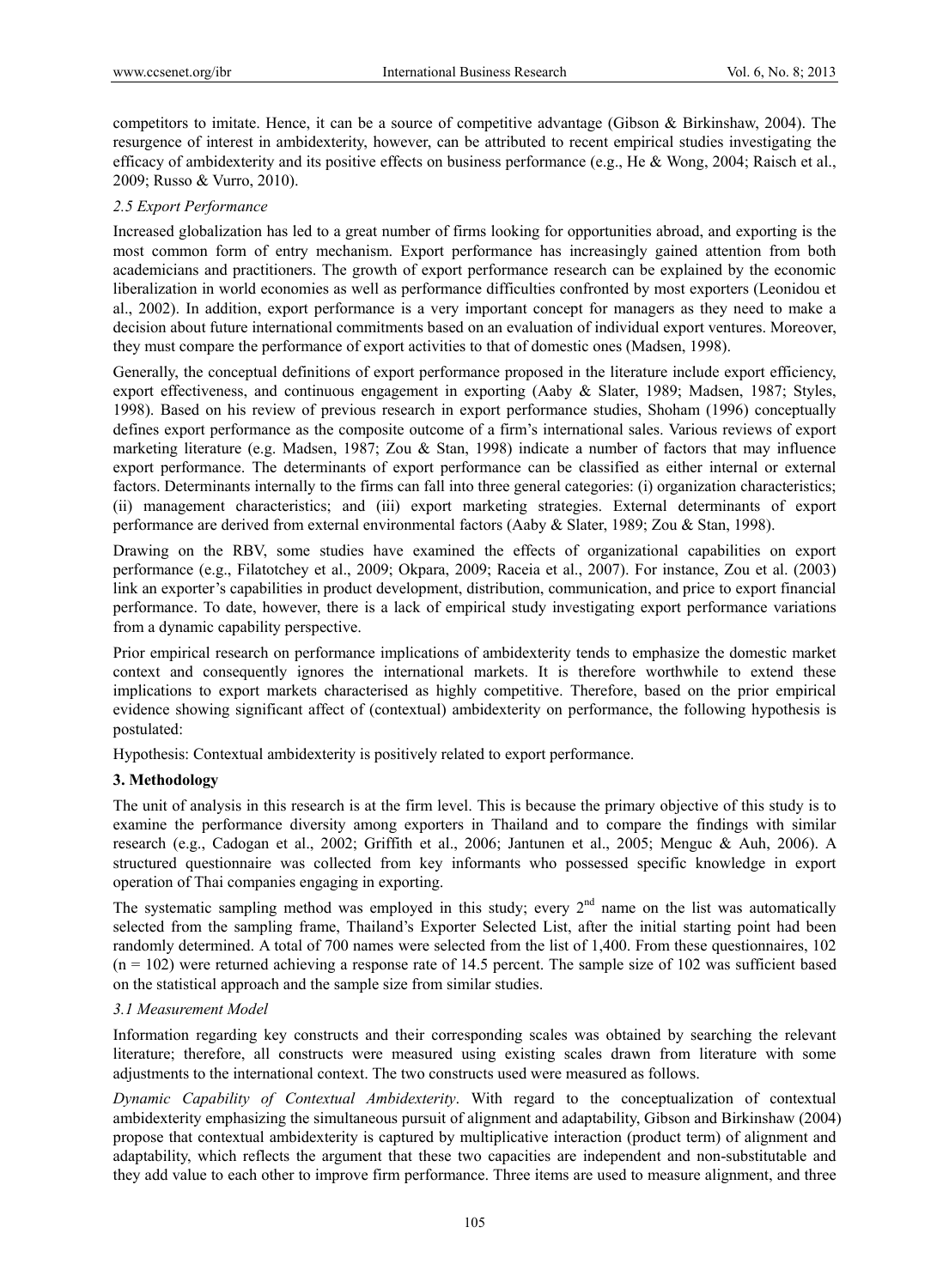items are used to measure adaptability, and these two dimensions were reported to have reliability coefficients of 0.72 and 0.70 respectively which was satisfactory according to the guidelines suggested by Nunnally (1978). Alignment was captured by asking senior managers of export operation the degree to which they agreed with the following: (1) "the management systems in our export operation work coherently to support the overall objectives of the firm", (2) "the management systems in our export operation cause us to waste resources (e.g., finanical resources, human resources, etc.) on unproductive activities" (reversed), and (3) "people in our export operation often end up working at cross-purposes because our management systems give them conflicting objectives" (reversed). Adaptability was captured by asking senior managers of export operation the degree to which they agreed with the following: (1) "the management systems in our export operation are flexible enough to allow us to respond quickly to changes in our markets", (2) "the management systems in our export operation encourage people to challenge outmoded traditions/practices/sacred cows", and (3) "the management systems in our export operation evolve rapidly in response to shifts in our export business priorities".

*Export Performance*. The present study adopted a seven-item subjective scale from Jantunen et al. (2005) to assess the level of satisfaction of respondents in their export operation on seven different dimensions of performance which have been widely used in prior research. These items included sale volume, market share, profitability, market entry, development of image, development of know-how, and overall performance. In addition, Shoham (1998) also supports using multiple items to operationalize export performance. The seven-item scale reported a composite Cronbach alpha of 0.80.

## **4. Results**

The companies that formed the basis for the survey were drawn from two industries: Automotive parts and accessories (52.9%); and electrical parts and products (47.1%). Most of the firms classified their products as industrial goods (78.4%). The major export market was the Middle East and Asia (65.7%), followed by Europe (16.7%), America (9.8%), Oceania (3.9%), and Africa (3.9%). Additionally, most of the firms exported their product directly (not through agents) (72.6%). The annual turnover of most firms fell under 50 million baht (30.4%), followed by 101 to 250 million baht (23.5%), 51 to 100 million baht (15.7%), 251 to 500 million baht (12.7%), 501 to 1,000 million baht (8.9%), and 1,000 million baht and over (8.8%). The majority of the firms had export departments (75.5%). The mean year of establishment was 1986.5 and the mean number of employees was 214. Examining the position of the key informants revealed that 48.1% were export and marketing managers, 25.5% were management directors, 12.7% were general managers, 4.9% were owners, and the remaining 8.8% were from other positions.

# *4.1 Initial Analysis*

Each of the items was first checked for skewness and kurtosis, and the presence of normality and outliers. In order to obtain a holistic picture of each of the variables across a small range of scores (1-7), histograms and box plots were deemed appropriate. The histograms and box plots were visually examined. Furthermore, an examination of another regression assumption of independent errors which requires no serial correlations between errors in regression model was necessary. Regarding the assumption of independent errors, the residuals should be uncorrelated for any two observations in regression (Field, 2005). The Durbin-Watson test was used to assess this assumption. A test value close to 2 indicates that the residuals are uncorrelated (Field, 2005). The results of the regression analysis in Table 1 revealed that the Durbin-Watson statistics was close to 2.0, therefore, the assumption of independent errors was not violated.

## *4.2 Exploratory Factor Analysis*

Convergent validity in this study was assessed by analysing the factor structures. The 13 items used to measure two constructs were subjected to exploratory factor analysis using SPSS. Ticehurst and Veal (2000) suggest that variables which have a contamination of more than .30 on another factor should be discarded. Therefore, as per suggestions by Ticehurst and Veal (2000), this study follows these 'rules': a cut-off point for item loading of .50 and cross-loading of not more than .30. Item one in alignment was deleted due to the low factor loading and high cross-factor loading on the other component. Each of the items loaded cleanly on one component except for the market share item which showed high factor loading on two components; therefore, this item was deleted.

## *4.3 Hypothesis Testing Results*

Bivariate regression analysis was used to test the hypothesis in this study. The bivariate regression results from table I revealed that contextual ambidexterity was a significant predictor of export performance (b= .333, t= 3.527, p< .01), and it explained 11.1 % (R2= .111) of the variation in export performance. Ambidextrous firms represent the firms with a capacity to pursue alignment and adaptability simultaneously leading to greater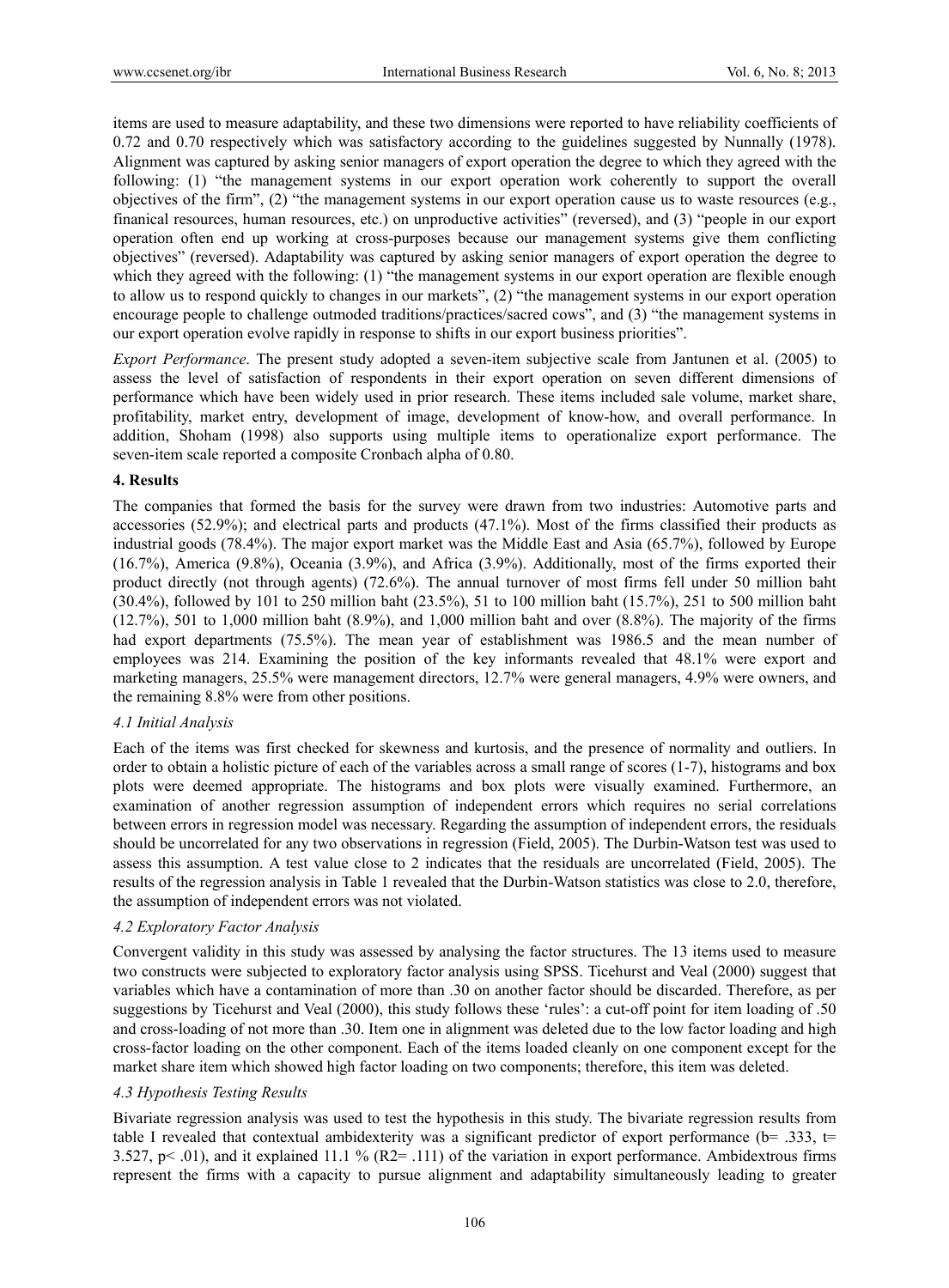performance compared to firms with different combinations of alignment and adaptability. Therefore, in order to further verify the effects of contextual ambidexterity on export performance and gain additional insights, another statistically analytical technique 'cluster analysis' is performed.

| Independent<br><b>Variable</b> | Dependent<br>Variable     | <b>Beta</b> | t-Value | Sig T | $\mathbf{R}^2$ | <b>Durbin-Watson</b> |
|--------------------------------|---------------------------|-------------|---------|-------|----------------|----------------------|
| Contextual<br>Ambidexterity    | <b>Export Performance</b> | $.333**$    | 3.527   | .001  | .111           | 2.007                |

Table 1. Results of bivariate regression analysis

Note\*\*\*The results are highly significant at the 0.001 level.

## *4.4 Cluster Analysis*

The different combinations between alignment and adaptability pursued by Thai exporters are depicted graphically in figure 1. This graph revealed some important points. First, majority of the firms clustered around the upper right area which indicated that they scored high on both alignment and adaptability. Additionally, there was a group of firms clustered toward the middle, whilst there were some firms pursuing different combinations of alignment and adaptability along the different positions throughout the graph. This suggested that it was possible to cluster these firms into some meaningful group.



Figure 1. Plot of alignment versus adaptability

By performing the K-mean algorithm (Hartigan & Wong, 1979) cluster analysis, the four-group model provided the best fit. The scores of alignment and adaptability for each group are shown in the Table 2. Group 1, which had high scores on both alignment and adaptability, consisted of 42 'highly ambidextrous' firms. Group 2, which had higher scores on adaptability than alignment, consisted of 21 'adaptive' firms. Group 3, which had average scores on both alignment and adaptability, consisted of 26 'moderately ambidextrous' firms, and Group 4, represented a group of firms with higher score on alignment than adaptability, consisted of 13 'aligned' firms.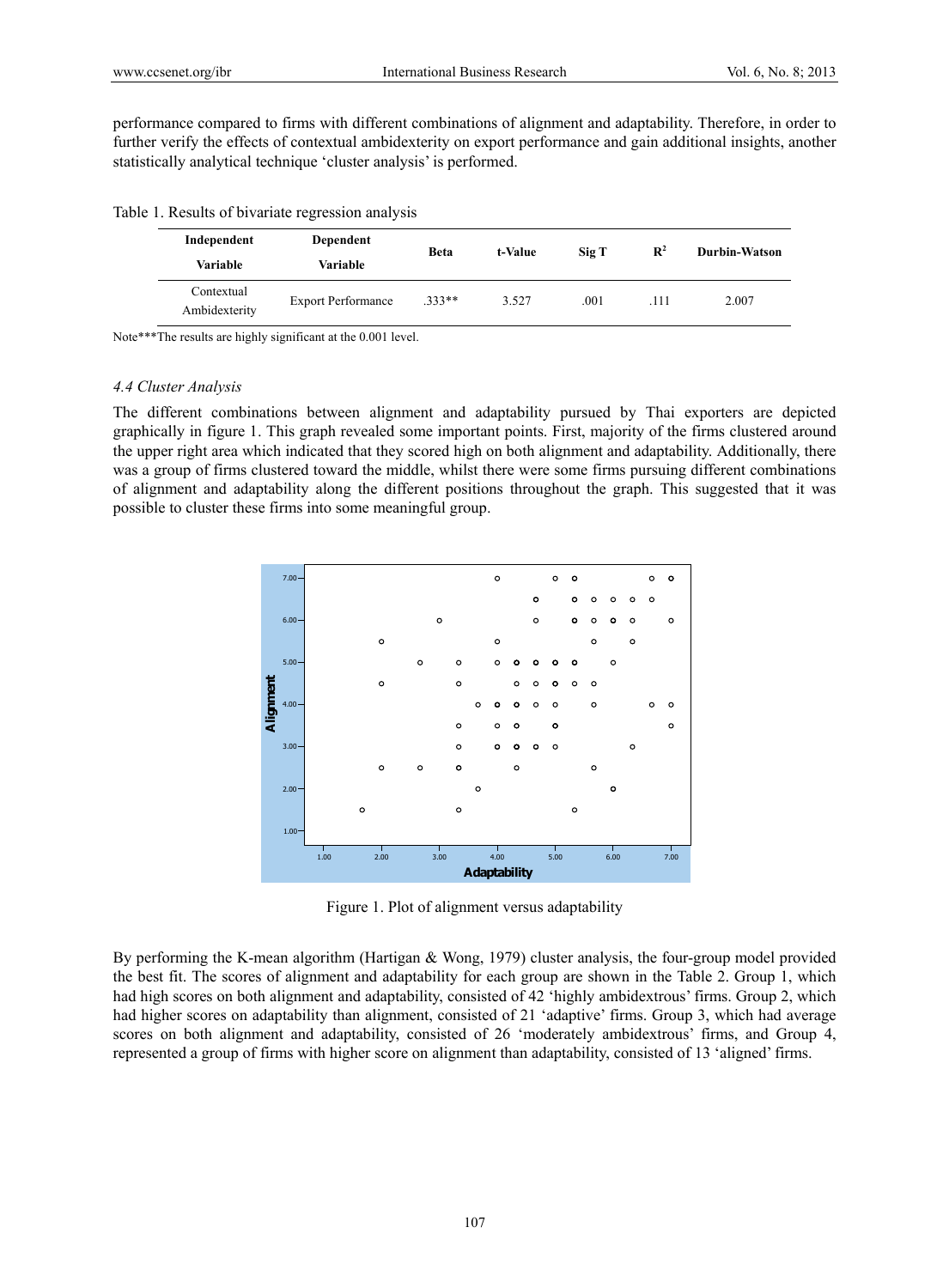| Group         | <b>Group Rating</b> |                     |                 |  |  |
|---------------|---------------------|---------------------|-----------------|--|--|
|               | Alignment           | <b>Adaptability</b> | Number of firms |  |  |
|               | 5.88                | 5.39                | 42              |  |  |
| $\mathcal{D}$ | 3.74                | 5.56                | 21              |  |  |
| 3             | 2.88                | 3.88                | 26              |  |  |
| 4             | 4.73                | 3.41                | 13              |  |  |

#### Table 2. Results of cluster analysis

To examine whether there were any significant differences in export performance among the four groups, a one-way ANOVA was performed. As highlighted in Table 3, there was a significant difference in export performance among the four groups  $(F= 7.71, p< .001)$ . In other words, the different levels in the firms' contextual ambidexterity led to different levels of export performance of the firms.

| Dependent<br><b>Variable</b> | Group 1 | Group 2 | Group 3 | Group 4 |           | Sig  | Levene<br>statistic | Levene<br>statistic<br>Sig. |
|------------------------------|---------|---------|---------|---------|-----------|------|---------------------|-----------------------------|
| Export                       | 4.75    | 4.68    | 4.00    | 3.42    | $7.71***$ | .000 | .75                 | .525                        |
| Performance                  | (1.10)  | (77)    | (.1.03) | (.91)   |           |      |                     |                             |

Note\*\*\*The results are highly significant at the 0.001 level.

Furthermore, in order to examine the order of each group in terms of export performance level, the *post-hoc* pair comparison was performed. Scheffe *post-hoc* test showed that group 1 (highly ambidextrous) reported significantly higher export performance than that of group 3 (moderately ambidextrous) and group 4 (aligned); however, a non-significant difference was found in export performance between group 1 (highly ambidextrous) and group 2 (adaptive).

## **5. Discussion and Implications**

The results of the regression analysis (see Table 1) suggested that contextual ambidexterity is a significant predictor of export performance. That is, successful firms were able to simultaneously pursue alignment and adaptability. These findings also reinforce the view that a dynamic capability in general and the dynamic capability of contextual ambidexterity in particular lead to superior performance (Gibson & Birkinshaw, 2004; Teece, 2007). Specifically, in dynamic markets (i.e., export markets), firms with contextual ambidexterity are better able to compete in the marketplace. However, as the firms can possess different degrees of ambidexterity, this study further examined the effect of contextual ambidexterity on export performance by clustering all participating firms around four meaningful groups representing different combinations of alignment and adaptability. The cluster analysis revealed that most of the participating firms possess high levels of both alignment and adaptability, followed by the group of exporters who possess a little higher level of adaptability than alignment (see Table 2). These findings suggest that firms operating in an unstable environment tend to be more adaptive to the changes occurring in the market.

Based on the one-way ANOVA results shown in Table 3, the significant differences in the level of export performance were found among the four groups. Furthermore, in order to reveal the order of the performance level among four groups, *post-hoc* paired comparison test was conducted. The results from *post-hoc* paired comparison test suggested that highly ambidextrous firms perform significantly better than moderately ambidextrous firms and aligned firms, but there is no significant difference in export performance level between highly ambidextrous firms and adaptive firms. These findings are interpreted based on Gibson and Birkinshaw's (2004) comments that although contextual ambidexterity is argued to lead to greater performance outcomes, the level of dynamism in different industries must be taken into consideration. For example, in a highly stable market, businesses with the highest alignment may be the best performers. Therefore, it is argued that contextual ambidexterity positively influences export performance in the export market, though more emphasis on adaptability may be necessary in very unstable markets (Gibson & Birkinshaw, 2004; Ireland & Webb, 2007).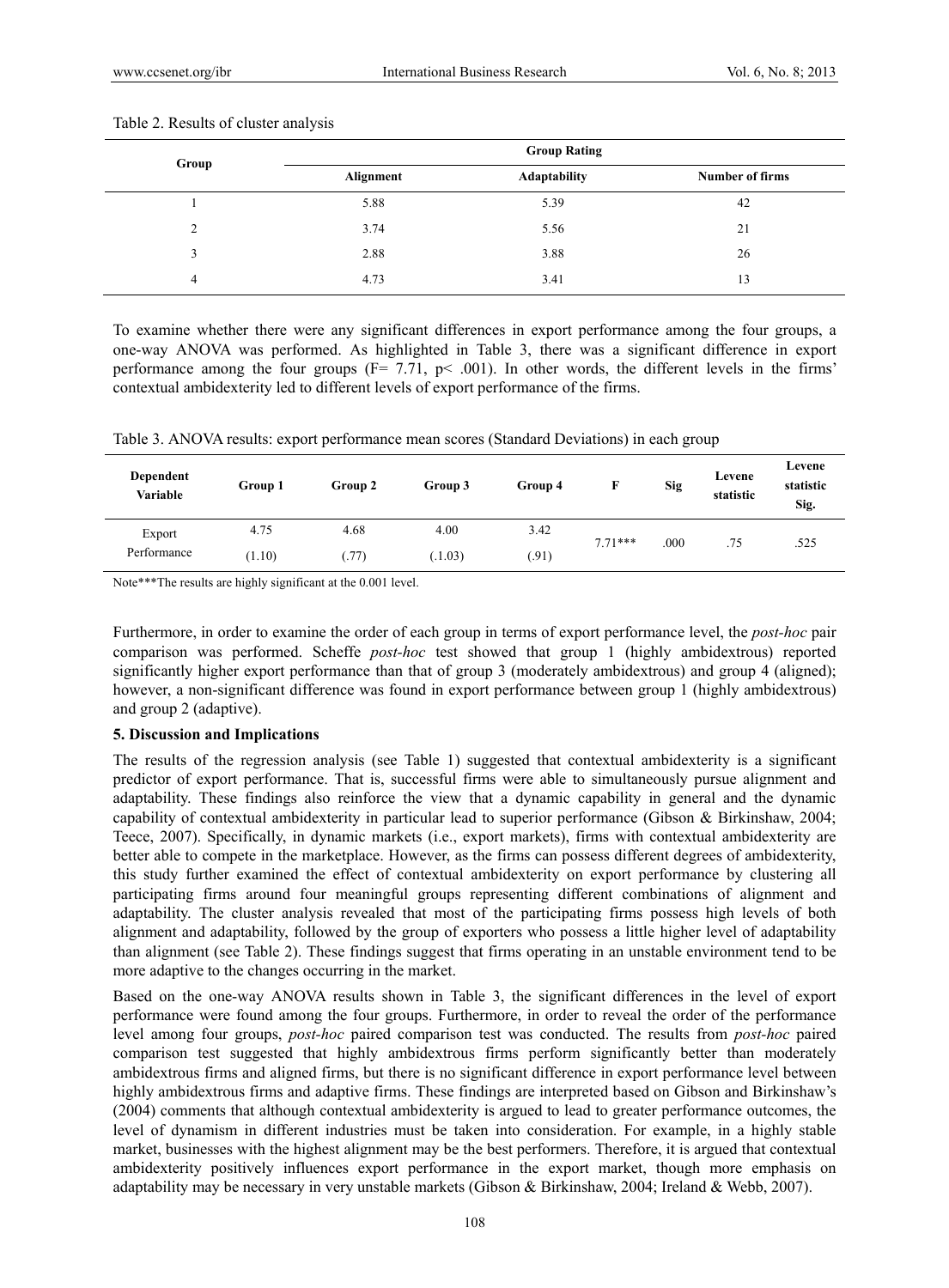This study provides several important implications to at least two research domains: (i) strategic management; and (ii) export marketing. It is among the first studies to validate the relationship between a dynamic capability and business performance and between contextual ambidexterity and export performance in emerging countries. The findings also have implications for management. The influence of contextual ambidexterity on export performance guides management in the export industry to pursue the appropriate combinations of alignment and adaptability. That is, where possible, firms should avoid excessively emphasizing alignment at the expense of adaptability. According to the findings, the suggested strategy is to simultaneously pursue high levels of both alignment and adaptability or to have slightly more emphasis on adaptability over alignment. It appears that contextual ambidexterity as a dynamic capability rests on the ability of the firms to simultaneously achieve alignment in their current operation and adaptation to emerging threats and opportunities. Practically speaking, senior managers play a key role in fostering contextual ambidexterity. Developing these dynamic capabilities of contextual ambidexterity is a central task of executive leadership. As previous research has shown, employees often focus more on alignment than adaptability activities as they are reluctant to learn the new skills to meet changing demands in the external environment. Senior leaders of export operation should thus establish a vision and values that justify contextual ambidexterity. Every employee should be aware of the importance of the simultaneous pursuit of alignment and adaptation. Senior leaders can reinforce ambidextrous behaviors of their workers by establishing corresponding formal reward and performance evaluation systems. Nonetheless, contextual ambidexterity is not created just through vision statement or formal structure. Supportive context in which each individual employee makes choices about where and how to focus his or her energy is also important. Senior management team should become a characteristic displayed by everyone in the organization.

#### **6. Future Research**

Contextual ambidexterity was argued to be a dynamic capability, based on the extant definitions of dynamic capability in the literature. Future research may propose different operationalizations of dynamic capabilities by either generating a new scale to capture the dimensions of dynamic capability or proposing different constructs other than contextual ambidexterity to represent dynamic capability such as reconfiguring capabilities (Jantunen et al., 2005), market responsiveness (Griffith et al., 2006), or sourcing relationship (Weeks, 2009).

Although subjective measures of export performance are preferred when respondents are reluctant to provide objective financial data and it is argued to accurately reflect objective measures (Jantunen et al, 2005; Lumpkin & Dess, 2001), future research in export performance can use subjective measures along with objective measures given their complementary nature.

## **References**

- Aaby, N. E., & Slater, S. F. (1989). Management Influences on Export Performance: A Review of the Empirical Literature 1978-1988. *International Marketing Review*, *6*(4), 7-26. http://dx.doi.org/10.1108/EUM0000000001516
- Adler, P., Goldoftas, B., & Levine, D. (1999). Flexibility versus efficiency? A case study of model changeover, in Toyota production system. *Organization Science*, *10*(1), 43-68. http://dx.doi.org/10.1287/orsc.10.1.43
- Amit, R., & Schoemaker, P. (1993). Strategic assets and organizational rent. *Strategic Management Journal*, *14*(1), 33-46. http://dx.doi.org/10.1002/smj.4250140105
- Ancona, D. G., Goodman, P. S., Lawrence, B. S., & Tushman, M. L. (2001). Time: A new research lens. *Academic of Management Review*, *26*(4), 645-663. http://dx.doi.org/10.5465/AMR.2001.5393903
- Arthurs, J. D., & Busenitz, L. W. (2006). Dynamic capabilities and venture performance: The effects of venture capitalists. *Journal of Business Venturing*, *21*(2), 195-215. http://dx.doi.org/10.1016/j.jbusvent.2005.04.004
- Aulakh, P., Kotabe, M., & Teegen, H. (2000). Export strategies and performance of firms from emerging economies. *Academy of Management Journal*, *43*(3), 342-362. http://dx.doi.org/10.2307/1556399
- Bain, J. S. (1956). *Barriers to new competition*. Cambridge, MA: Harvard University Press.
- Barney, J. B. (1991). Firm resources and sustained competitive advantage. *Journal of Management*, *17*(1), 99-120. http://dx.doi.org/10.1177/014920639101700108
- Barney, J. B. (2001). Resource-based theories of competitive advantage: A ten year retrospective on the resource-based view. *Journal of Management*, *27*(6), 643-650. http://dx.doi.org/10.1177/014920630102700602
- Bartlett, C. A., & Ghoshal, S. (1989). *Managing across borders: The transactional solution*. Boston: Harvard business school press.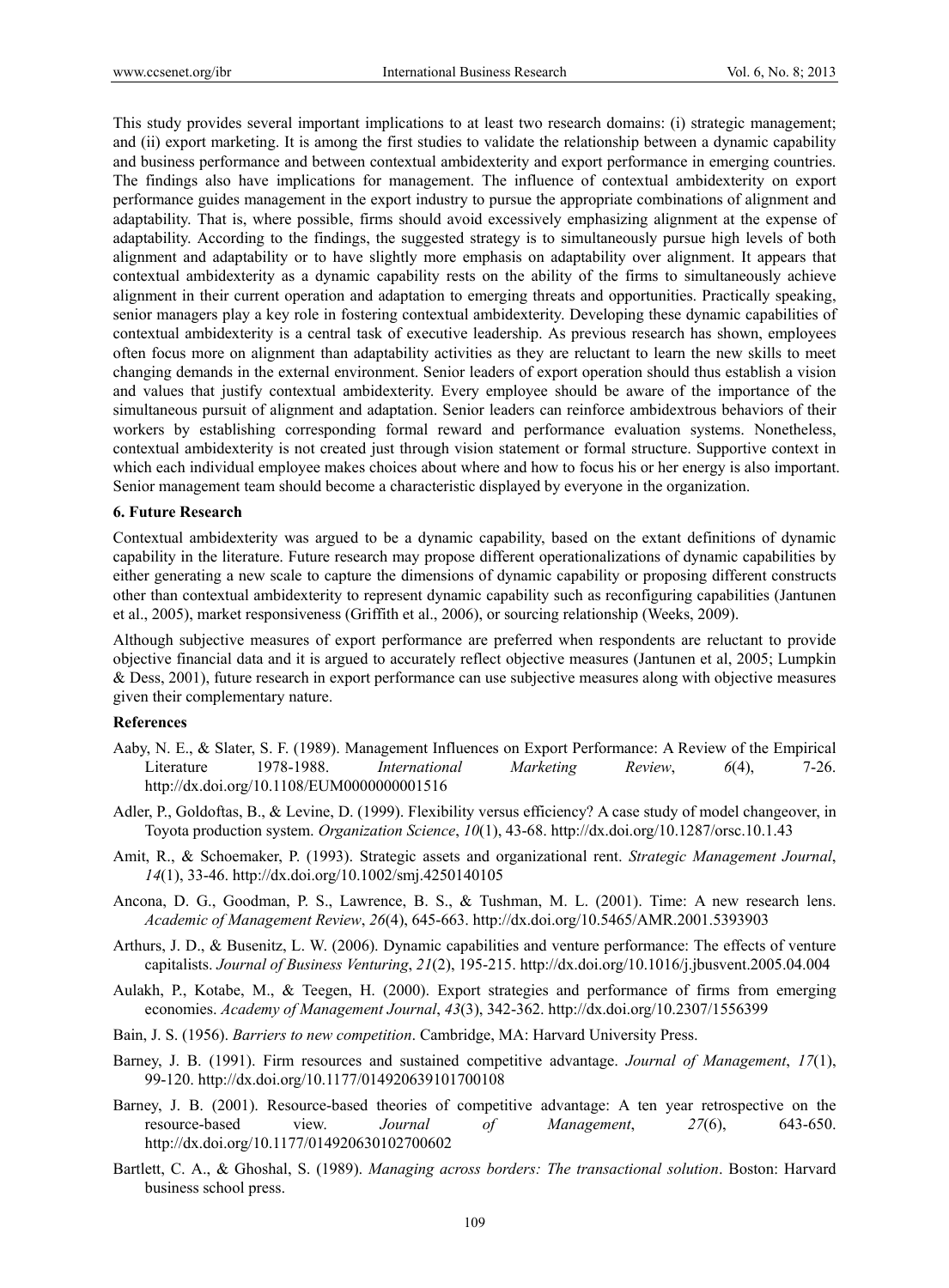- Boccardelli, P., & Magnusson, M. G. (2006). Dynamic capabilities in early-phase entrepreneurship. Knowledge and Process Management, 13(3), 162-174. http://dx.doi.org/10.1002/kpm.255
- Burgelman, R. A. (1991). Intraorganizational ecology of strategy making and organizational adaptation: Theory and field research. Organization Science, 2(3), 239-262. http://dx.doi.org/10.1287/orsc.2.3.239
- Cadogan, J. W., Diamantopoulos, A., & Siguaw, J. A. (2002). Export market-oriented activities: Their antecedents and performance consequences. Journal of International Business Studies, 33(3), 615-626. http://dx.doi.org/10.1057/palgrave.jibs.8491036
- Cepeda, G., & Vera, D. (2007). Dynamic Capabilities and Operational Capabilities: A knowledge Perspective. Journal of Business Research, 60, 426-437. http://dx.doi.org/10.1016/j.jbusres.2007.01.013
- Combe, I. A., & Greenley, G. E. (2004). Capabilities for strategic flexibility: A cognitive content framework. European Journal of Marketing, 38(11), 1456-1480. http://dx.doi.org/10.1108/03090560410560191
- Daniel, E. M., & Wilson, H. N. (2003). The role of dynamic capabilities in e-business transformation. *European* Journal of Information Systems, 12(4), 282-296. http://dx.doi.org/10.1057/palgrave.ejis.3000478
- Dutta, S., Narasimhan, O., & Rajiv, S. (2005). Conceptualizing and measuring capabilities: Methodology and empirical application. Strategic Management Journal, 26(3), 277-286. http://dx.doi.org/10.1002/smj.442
- Eisenhardt, K. M., & Martin, J. A. (2000). Dynamic capabilities: What are they? Strategic Management Journal.  $2I(10)$ ,  $1105 - 1121$ .

http://dx.doi.org/10.1002/1097-0266(200010/11)21:10/11<1105::AID-SMJ133>3.0.CO:2-E

- Field, A. (2005). Discovering statistics using SPSS (2nd ed.). London: Sage.
- Filatotchey, I., Liu, X., Buck, T., & Wright, M. (2009). The export orientation and export performance of high-technology SMEs in emerging markets: The effects of knowledge transfer by returnee entrepreneurs. Journal of International Business Studies, 40(6), 1005-1021. http://dx.doi.org/10.1057/jibs.2008.105
- Foss, N. J. (1998). The resource-based perspective: An assessment and diagnosis of problems. Scandinavian Journal of Management, 14, 133-149. http://dx.doi.org/10.1016/S0956-5221(97)00030-4
- Foss, N. J., & Knudsen, T. (2003). The resource-based tangle: Toward a sustainable explanation of competitive advantage. Managerial and Decision Economics, 24(4), 291-307. http://dx.doi.org/10.1002/mde.1122
- Gibson, C. B., & Birkinshaw, J. (2004). The antecedents, consequences, and mediating role of organizational ambidexterity. Academy of Management Journal, 47(2), 209-226. http://dx.doi.org/10.2307/20159573
- Griffith, D. A., Noble, S. M., & Chen, Q. (2006). The performance implications of entrepreneurial proclivity: A dynamic capabilities approach. **Journal** Retailing.  $82(1)$ ,  $51 - 62$ .  $\sigma f$ http://dx.doi.org/10.1016/j.jretai.2005.11.007
- Hartigan, J. A., & Wong, M. A. (1979). A K-means clustering algorithm. Applied Statistics, 28, 100-108. http://dx.doi.org/10.2307/2346830
- Hawawini, G., Subramanian, V., & Verdin, P. (2003). Is performance driven by industry or firm-specific factors? A new look at the evidence. Strategic Management Journal, 24(1), 1-14. http://dx.doi.org/10.1002/smj.278
- He, Z. L., & Wong, P. K. (2004). Exploration vs. Exploitation: An Empirical Test of the Ambidexterity Hypothesis. Organization Science, 15(4), 481-495. http://dx.doi.org/10.1287/orsc.1040.0078
- Helfat, C. E., & Peteraf, M. A. (2003). The dynamic resource-based view: Capability lifecycles. Strategic Management Journal, 24(10), 997-1010. http://dx.doi.org/10.1002/smj.332
- Ireland, R. D., & Webb, J. W. (2007). Strategic entrepreneurship: Creating competitive advantage through streams of innovation. Business Horizons, 50(1), 49-59. http://dx.doi.org/10.1016/j.bushor.2006.06.002
- Jantunen, A. P., Saarenketo, K. S., & Kylaheiko, K. (2005). Entrepreneurial Orientation, Dynamic Capabilities, and international performance. Journal of International Entrepreneurship, 5(3), 223-243. http://dx.doi.org/10.1007/s10843-005-1133-2
- Killen, C. P., & Hunt, R. A. (2010). Dynamic capability through project portfolio management in service and manufacturing industries. International Journal of Managing Projects in Business, 3(1), 157-169. http://dx.doi.org/10.1108/17538371011014062
- Lawrence, P. R., & Lorsch, J. W. (1967). Organizations and environment. MA: Addison-Wesley, Reading.
- Leonidou, L. C., Katsikeas, C. S., & Samiee, S. (2002). Marketing strategy determinants of export performance: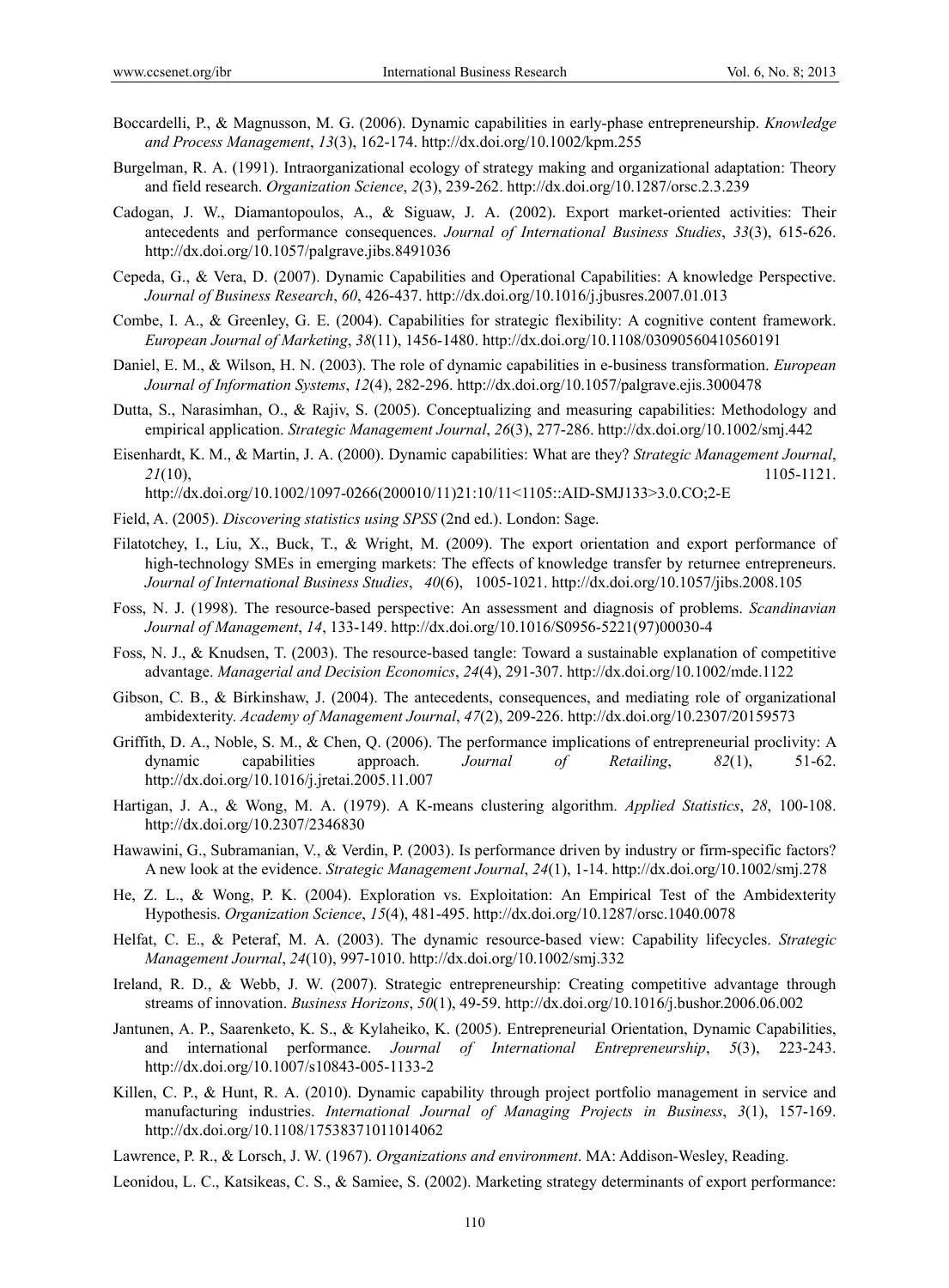$\mathsf{A}$ meta-analysis. Journal  $\sigma f$ **Business** Research,  $55(1)$ ,  $51-67.$ http://dx.doi.org/10.1016/S0148-2963(00)00133-8

- Lumpkin, G. T., & Dess, G. G. (1996). Clarifying the entrepreneurial orientation construct and linking it to performance. The Academy Management  $135 - 172$ .  $\int$ Review.  $2I(1)$ , http://dx.doi.org/10.5465/AMR.1996.9602161568
- Madsen, T. K. (1987). Empirical export performance studies: A review of conceptualizations and findings. Advances in International Marketing, 2(1), 177-198.
- Madsen, T. K. (1998). Executive insights: Managerial judgment of export performance. Journal of International Marketing, 6(3), 82-94.
- Mason, E. S. (1939). Price and production policies of large-scale enterprises. American Economic Review, 29(1),  $61-74$ .
- Maurel, C. (2009). Determinants of export performance in French wine SMEs. International Journal of Wine Business Research, 21(2), 118-142. http://dx.doi.org/10.1108/17511060910967971
- Menguc, B., & Auh, S. (2006). Creating a firm-level dynamic capability through capitalising on market orientation and innovativeness. Journal of the Academy of Marketing Science, 34(1), 63-73. http://dx.doi.org/10.1177/0092070305281090
- Nunnally, J. C. (1978). Psychometric Theory (2nd ed.). New York: McGraw-Hill.
- Okpara, J. O. (2009). Strategic choices, export orientation and export performance of SMEs in Nigeria. Management Decision, 47(8), 1281-1299. http://dx.doi.org/10.1108/00251740910984541
- Penrose, E. (1959). The Theory of Growth of the Firm. Oxford: Blackwell.
- Peteraf, M. A. (1993). The cornerstones of competitive advantage: Resource-based view. Strategic Management Journal, 14(3), 179-191. http://dx.doi.org/10.1002/smj.4250140303
- Porter, M. E. (1980). Competitive strategy: Techniques for analysing industries. New York: The Free Press.
- Porter, M. E. (1996). What is strategy. *Harvard Business Review*, 74(6), 61-81.
- Racela, O. C., Chaikittisilpa, C., & Amornrat, T. (2007). Market orientation, international business relationships and perceived export performance. International Marketing Review, 24(2), 144-163.
- Raisch, S., Birkinshaw, J., Probst, G., & Tushman, M. L. (2009). Organizational ambidexterity: balancing exploitation and exploration for sustained performance. Organization Science, 20(4), 685-695. http://dx.doi.org/10.1287/orsc.1090.0428
- Remelt, R. P., Schendel, D., & Teece, D. J. (1991). Strategic management and economics. Strategic Management Journal, 12, 5-29. http://dx.doi.org/10.1002/smj.4250121003
- Rindova, V. P., & Kotha, S. (2001). Continuous 'morphing': Competing through dynamic capabilities, form, and function. Academy of Management, 44(6), 1263-1280. http://dx.doi.org/10.2307/3069400
- Rolland, E., Patterson, R. A., & Ward, K. F. (2009). Dynamic Capabilities and e-Service. Canadian Journal of Administrative Sciences, 26(4), 301-315. http://dx.doi.org/10.1002/cjas.117
- Russo, A., & Vurro, C. (2010). Cross-boundary ambidexterity: Balancing exploration and exploitation in the fuel cell industry. European Management Review, 7(1), 30-45. http://dx.doi.org/10.1057/emr.2010.2
- Shoham, A. (1996). Marketing-mix standardisation: Determinants of export performance. Journal of Global Marketing, 10(2), 53-73. http://dx.doi.org/10.1300/J042v10n02\_04
- Shoham, A. (1998). Export performance: A conceptualization and empirical assessment. Journal of International marketing, 6(3), 59-68.
- Siggelkow, N. (2001). Change in the presence of fit: The rise, the fall, and the renaissance of Liz Claiborne. Academy of Management Journal, 44(4), 838-857. http://dx.doi.org/10.2307/3069418
- Sousa, C. M. P. (2004). Export Performance Measurement: An Evaluation of the Empirical Research in the Literature. Academy of Marketing Science Review, 9, 1-22.
- Teece, D. J. (2007). Explicating Dynamic Capabilities: The Nature and Microfoundations of Sustainable Enterprise Performance. Strategic Management Journal, 28, 1319-1350. http://dx.doi.org/10.1002/smj.640
- Teece, D. J., Pisano, G., & Shuen, A. (1997). Dynamic capabilities and strategic management. Strategic